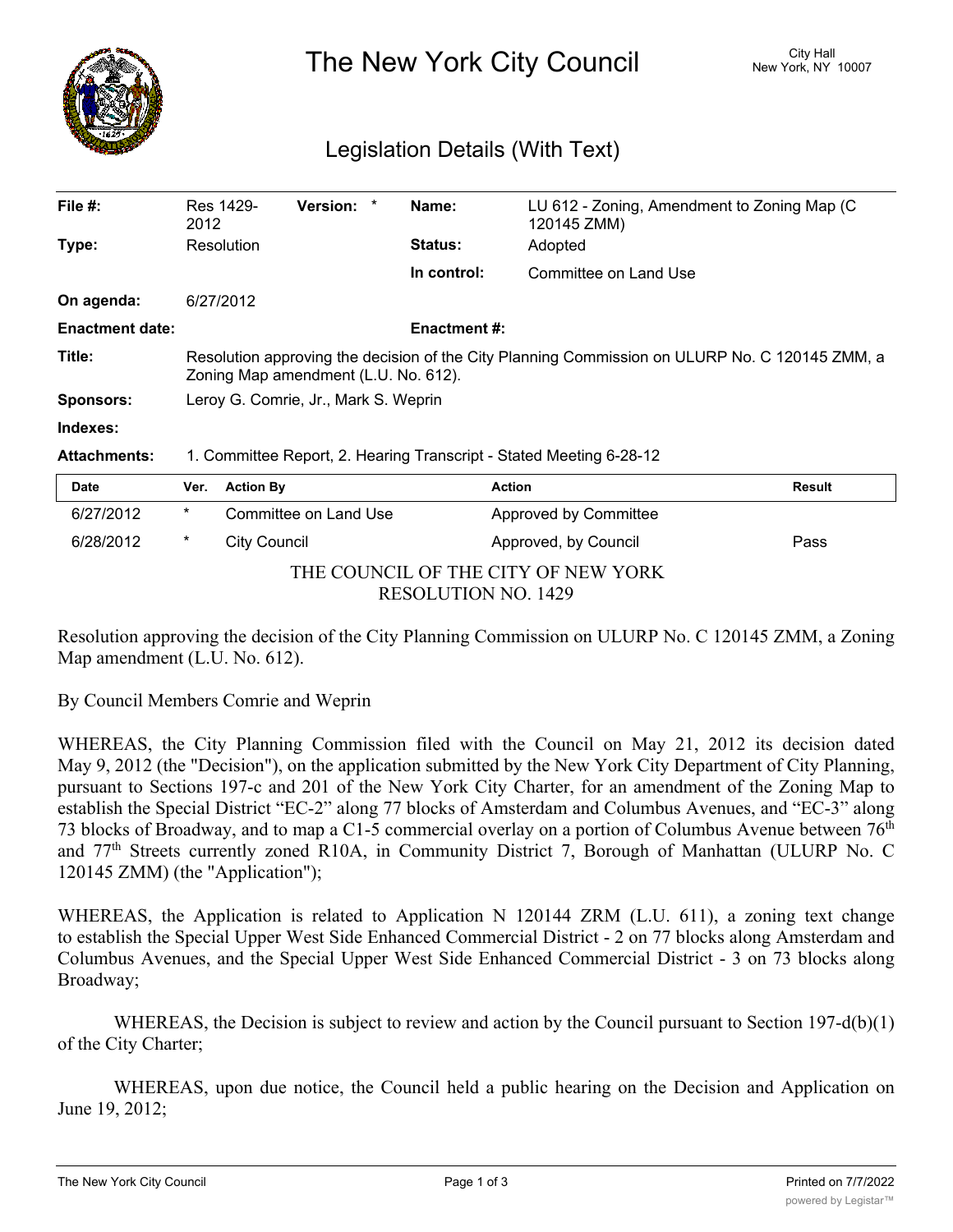## **File #:** Res 1429-2012, **Version:** \*

WHEREAS, the Council has considered the land use implications and other policy issues relating to the Decision and Application; and

WHEREAS, the Council has considered the relevant environmental issues and the Revised Negative Declaration issued on May 7, 2012 (CEQR No. 12DCP079M);

## RESOLVED:

The Council finds that the action described herein will have no significant impact on the environment.

Pursuant to Sections 197-d and 200 of the City Charter and on the basis of the Decision and Application, and based on the environmental determination and consideration described in this report, C 120145 ZMM, incorporated by reference herein, the Council approves the Decision.

The Zoning Resolution of the City of New York, effective as of December 15, 1961, and as subsequently amended, is further amended by changing the Zoning Map, Sections Nos. 5d and 8c:

- 1. establishing within an existing R10A District a C1-5 District bounded by West 77th Street, a line 100 feet easterly of Columbus Avenue, a line midway between West 76<sup>th</sup> Street and West 77<sup>th</sup> Street, and Columbus Avenue;
	- 2. establishing a Special Enhanced Commercial District- 2 (EC-2) bounded by:
		- a. Cathedral Parkway, Amsterdam Avenue, West 109<sup>th</sup> Street, a line 100 feet easterly of Amsterdam Avenue, West 105<sup>th</sup> Street, Amsterdam Avenue, West 103<sup>rd</sup> Street, and a line 100 feet westerly of Amsterdam Avenue;
		- b. West 102<sup>nd</sup> Street, Amsterdam Avenue, West 101<sup>st</sup> Street, and a line 100 feet westerly of Amsterdam Avenue;
		- c. West  $100<sup>th</sup>$  Street, Amsterdam Avenue, West  $87<sup>th</sup>$  Street, a line 100 feet easterly of Amsterdam Avenue, West 73<sup>rd</sup> Street, Amsterdam Avenue, West 75<sup>th</sup> Street, and a line 100 feet westerly of Amsterdam Avenue; and
		- d. West 87<sup>th</sup> Street, a line 100 feet easterly of Columbus Avenue, West 81st Street, Columbus Avenue, West 77th Street, a line 100 feet easterly of Columbus Avenue, West 72<sup>nd</sup> Street, Columbus Avenue, a line midway between West 72<sup>nd</sup> Street and West 73<sup>rd</sup> Street, and a line 100 feet westerly of Columbus Avenue; and
- 3. establishing a Special Enhanced Commercial District- 3 (EC-3) bounded by Cathedral Parkway, a line 100 feet easterly of Broadway, West 78th Street, a line 100 feet westerly of Amsterdam Avenue, West 75 th Street, Amsterdam Avenue, West 74<sup>th</sup> Street, Broadway, West 72<sup>nd</sup> Street, a line 100 feet westerly of Broadway, West 105<sup>th</sup> Street, West End Avenue, West 107<sup>th</sup> Street, and a line 100 feet westerly of Broadway.

as shown in a diagram (for illustrative purposes only) dated January 3, 2012, Community District 7, Borough of Manhattan.